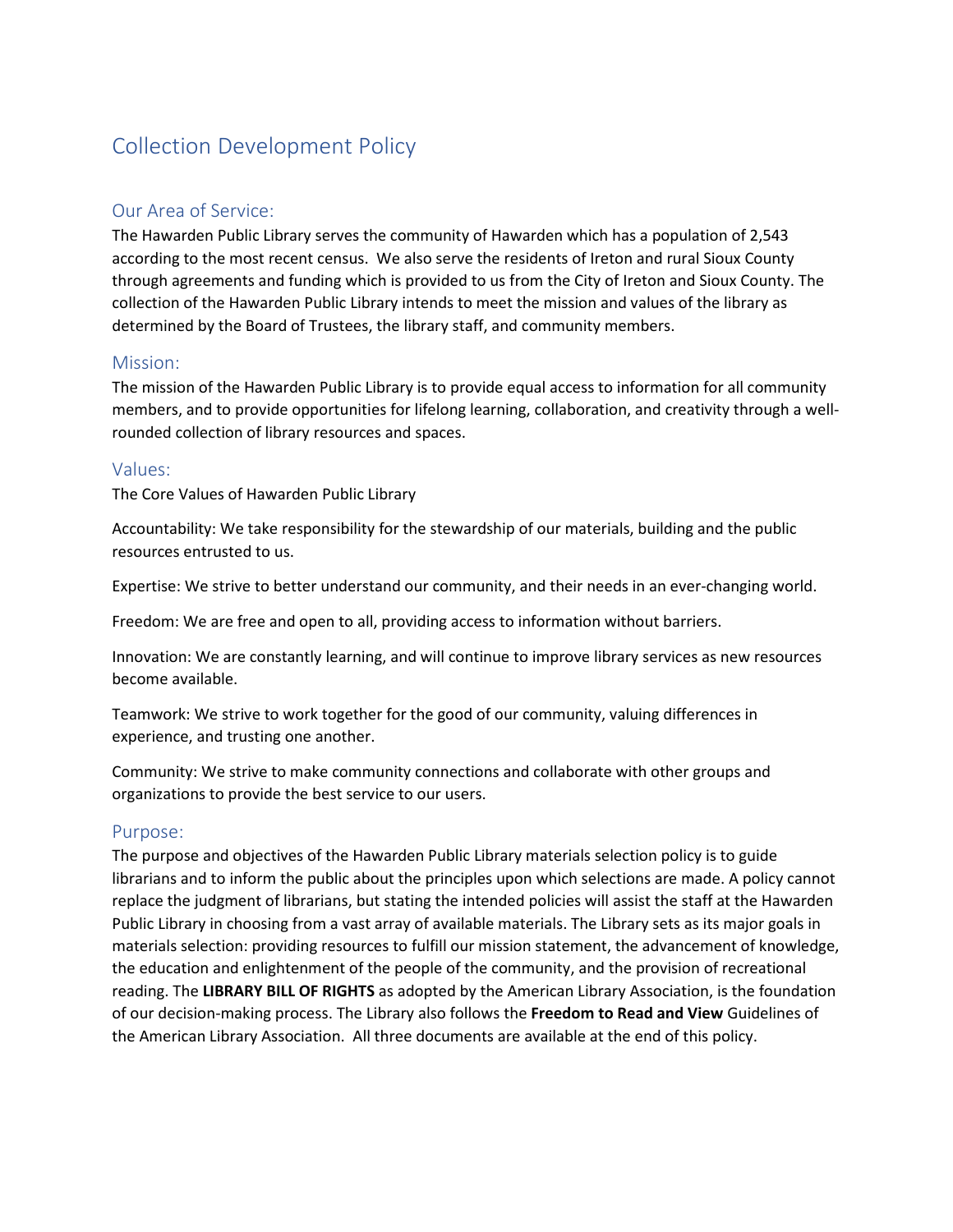# Selection Responsibility

Final responsibility for selection lies with the Library Director as provided to him/her by the Library Board of Trustees. The Library Director, however, may delegate selection duties to other staff members in their particular areas of responsibility.

Patrons are also an important part of the selection process. Forms by which patrons may suggest materials for the collection are available at the circulation desk. Patrons may also suggest materials through email to the library or by telephone.

# Interlibrary Loan

Patron requests which are not purchased for the library collection may be requested through the interlibrary loan service provided by the State Library of Iowa. (SILO). A two dollar (\$2.00) fee is charged for each request, and patrons are allowed to make five requests per week.

Items that are received from other libraries are subject to the lending policies of the lending library. That library will determine the date that the item must be returned to the lending library. Most interlibrary loan items may NOT be renewed.

Patrons will be notified when the items that they have requested have arrived at the Hawarden Public Library. Patrons have three days in which to pick up the items. If an item is not picked up, the twodollar fee will be applied to the patron's library account. It is helpful if the patron provides a current telephone number or email address when requesting the item that they wish to borrow. Forms for interlibrary loan requests are available at the library circulation desk.

Items that are obtained through interlibrary loan and are NOT returned to the Hawarden Public Library to send back to the lending library will be billed to the patron who requested the item. The fee for lost interlibrary loan books can be quite large. That fee us determined by the lending library.

# Guidelines for Selection

All acquisitions, whether purchased or donated, are considered in terms of the following standards. An

item need not meet all of the criteria in order to be accepted. When judging the quality of materials

several standards and combinations of standards may be used.

#### General Criteria:

- Suitability of physical form for library use
- Insight into human and social conditions
- Suitability of subject and style for intended audience
- Present and potential relevance to community needs
- Appropriateness and effectiveness of medium to content
- Importance as a document of the times
- Relation to existing collection and other material on the subject
- Reputation and/or significance of author
- Attention given by critic, reviewers and public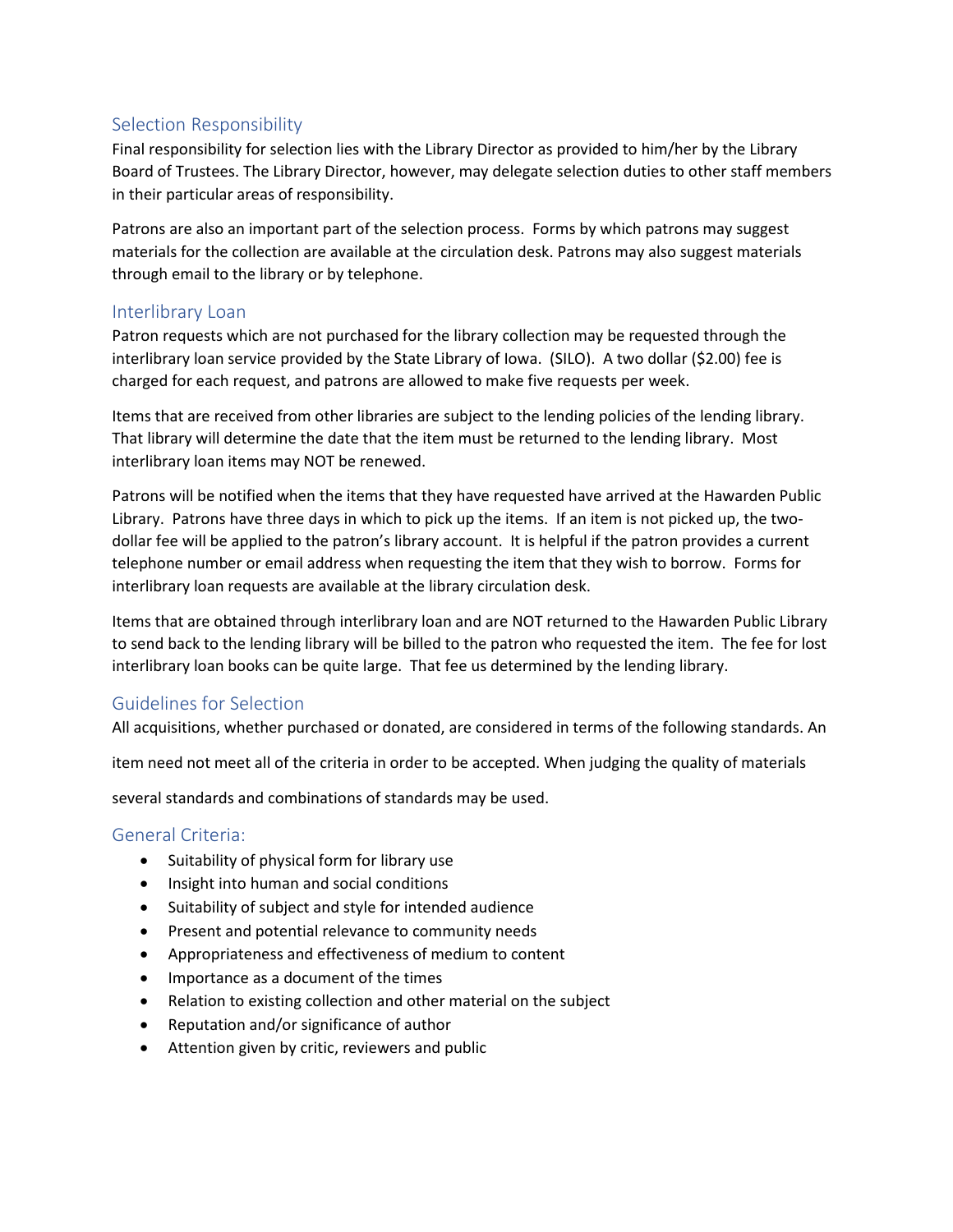# Specific Criteria for the evaluation of works of information and opinion:

- Authority
- Comprehensiveness and depth of treatment
- Clarity, accuracy, and logic of presentation
- Statement of challenging or original point of view

Specific Criteria for the evaluation of works of imagination:

- Representation of important movement (literary or social), genre, trend, or
- National culture
- Vitality and originality
- Artistic presentation and experimentation
- Sustained interest
- Effective characterization
- Authenticity of historical, regional, or social setting

Items having widespread demand may or may not meet the general and specific criteria contained in this policy. However, demand is a valid factor in selection, and it shall be considered an important factor.

The collection should contain the various positions expressed on important, complicated, or controversial questions, including unpopular or unorthodox positions. The public library does not promote particular beliefs or views. It provides a resource where the individuals can examine issues freely and make their own decisions.

# Gift Books and other Gift Items

Gifts are accepted subject to the following limitations:

1. The Library retains unconditional ownership of the gift.

2. The Library makes the final decision of its own use or other disposition of the gift. Gift additions of books and other items must meet the same selection criteria as purchased materials.

3. The Library reserves the right to decide the conditions of display, housing, and access to the materials.

When requested, a book plate will be included in each gift to identify the donor and the purpose of the donation.

Gift items not included in the Library's collection will be sold or disposed of using established procedures.

#### Maintaining the Collection

Any policy concerning the selection of library materials should consider collection maintenance.

Collection maintenance as it is used here includes:

• Keeping materials in an attractive and serviceable condition, including mending, recovering, and rebinding or replacing as needed, and retaining original covers and cover information wherever possible;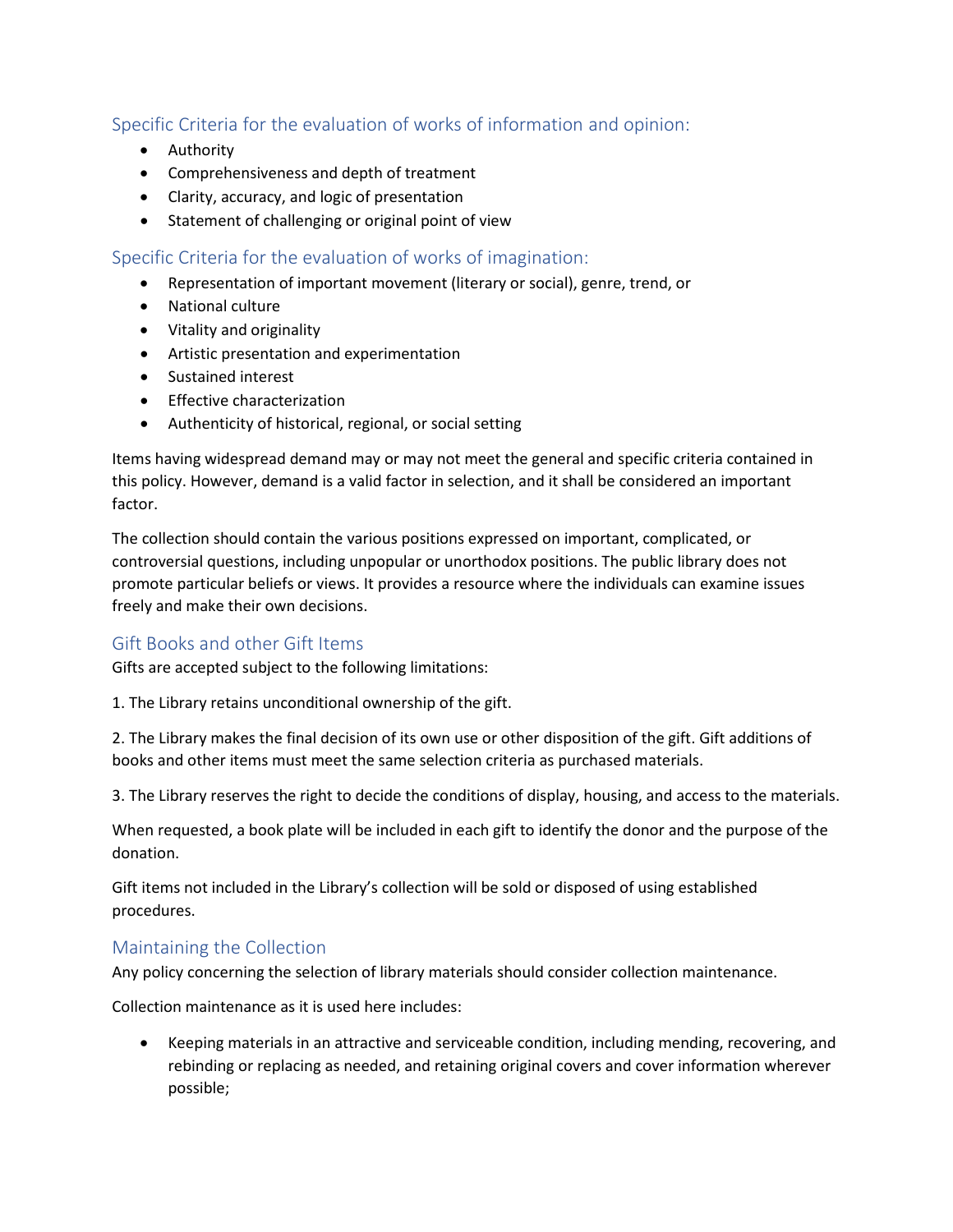- Systematic checking of subject areas for outdated materials and for gaps in coverage, adding, replacing, or updating with newer editions as needed;
- Weeding the collection by withdrawing outdated, worn, and surplus materials, as well as withdrawing less essential materials to relieve overcrowding; and
- Complete or spot inventory to determine materials that are lost or missing.

## **Challenges**

The Library recognizes that items may be viewed as controversial and that any given item may offend some patrons. Selection will not be made on the basis of any anticipated approval or disapproval, but solely on the merits of the work in relation to building a well-rounded collection and to serving the interest of library users. Library materials will not be marked or identified to show approval or disapproval of the contents, and no catalogued book or other item will be sequestered, except for the express purpose of protecting it from vandalism or theft. The use of rare and valued items may be controlled to the extent required to preserve them. The responsibility for library usage by children rests with the parents and legal guardians. Selection will not be inhibited by the possibility that library resources may come into the possession of children.

The Hawarden Public Library Board of Trustees believes that anyone is free to reject for himself/herself library materials of which he or she does not approve. However, the individual cannot restrict the freedom of others to read, view, or hear.

Patrons who wish to initiate comments or complaints will receive copies of the Library Bill of Rights, the Freedom to Read, Freedom to View and the Collection Development Policy. The library director will go over these materials with the patron. It is important to understand that concerns call into question selection decisions that have been made according to policy. The process of registering complaints is designed to make sure the selection was appropriate and results in informing the patron about the philosophy and criteria used. Patrons whose concerns are not satisfied by the staff may fill out a "reconsideration form" that will be passed on to the Board of Trustees. The form is available at the end of this policy, and on our website. The patron is welcome to attend the meeting of the trustees. The decision of the trustees on the material is final.

# Library Bill of Rights

The American Library Association affirms that all libraries are forums for information and ideas, and that the following basic policies should guide their services.

I. Books and other library resources should be provided for the interest, information, and enlightenment of all people of the community the library serves. Materials should not be excluded because of the origin, background, or views of those contributing to their creation.

II. Libraries should provide materials and information presenting all points of view on current and historical issues. Materials should not be proscribed or removed because of partisan or doctrinal disapproval.

III. Libraries should challenge censorship in the fulfillment of their responsibility to provide information and enlightenment.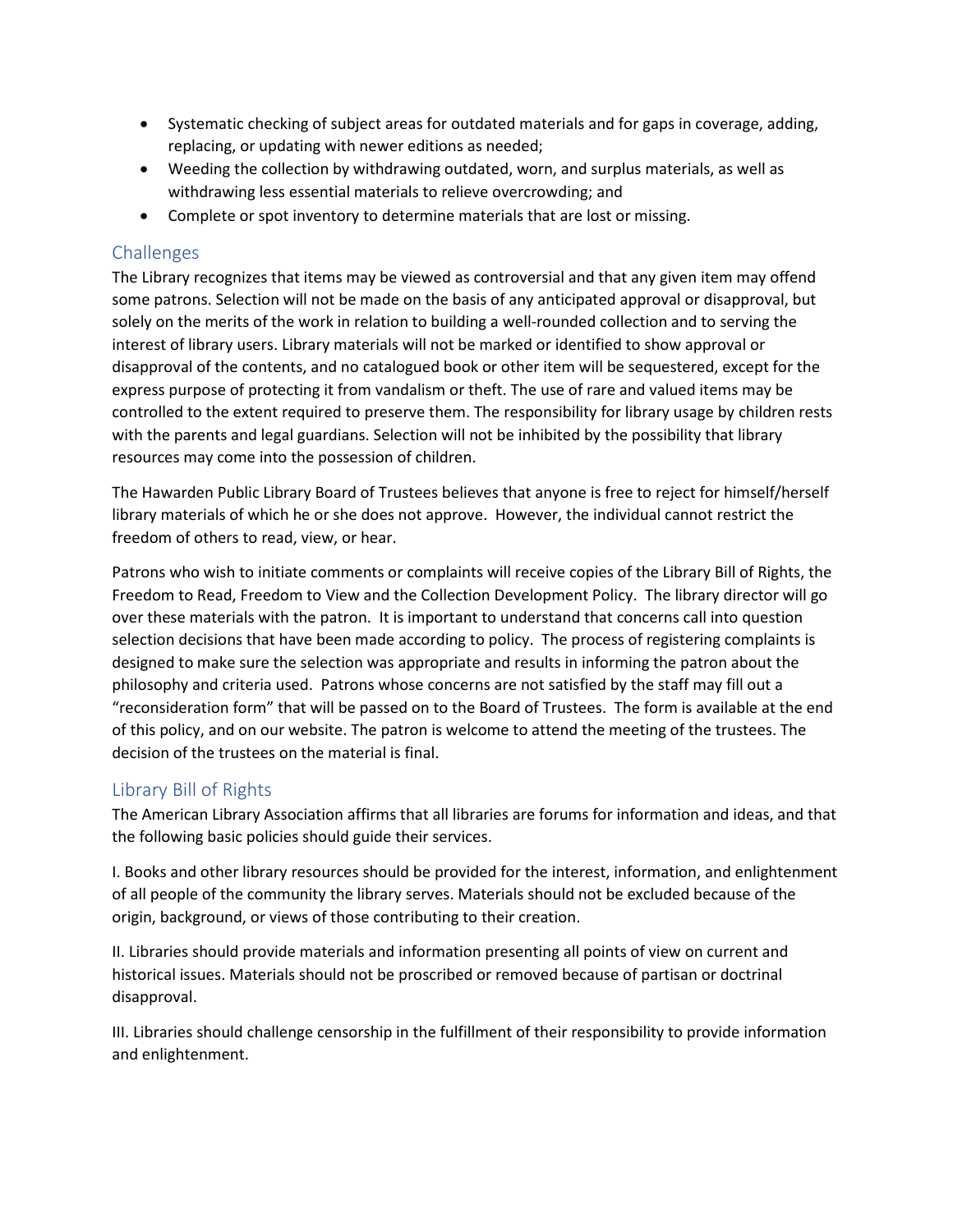IV. Libraries should cooperate with all persons and groups concerned with resisting abridgment of free expression and free access to ideas.

V. A person's right to use a library should not be denied or abridged because of origin, age, background, or views.

VI. Libraries which make exhibit spaces and meeting rooms available to the public they serve should make such facilities available on an equitable basis, regardless of the beliefs or affiliations of individuals or groups requesting their use.

Adopted June 19, 1939, by the ALA Council; amended October 14, 1944; June 18, 1948; February 2, 1961; June 27, 1967; January 23, 1980; inclusion of "age" reaffirmed January 23, 1996.

#### The Freedom to Read Statement

The freedom to read is essential to our democracy. It is continuously under attack. Private groups and public authorities in various parts of the country are working to remove or limit access to reading materials, to censor content in schools, to label "controversial" views, to distribute lists of "objectionable" books or authors, and to purge libraries. These actions apparently rise from a view that our national tradition of free expression is no longer valid; that censorship and suppression are needed to counter threats to safety or national security, as well as to avoid the subversion of politics and the corruption of morals. We, as individuals devoted to reading and as librarians and publishers responsible for disseminating ideas, wish to assert the public interest in the preservation of the freedom to read.

Most attempts at suppression rest on a denial of the fundamental premise of democracy: that the ordinary individual, by exercising critical judgment, will select the good and reject the bad. We trust Americans to recognize propaganda and misinformation, and to make their own decisions about what they read and believe. We do not believe they are prepared to sacrifice their heritage of a free press in order to be "protected" against what others think may be bad for them. We believe they still favor free enterprise in ideas and expression.

These efforts at suppression are related to a larger pattern of pressures being brought against education, the press, art and images, films, broadcast media, and the Internet. The problem is not only one of actual censorship. The shadow of fear cast by these pressures leads, we suspect, to an even larger voluntary curtailment of expression by those who seek to avoid controversy or unwelcome scrutiny by government officials.

Such pressure toward conformity is perhaps natural to a time of accelerated change. And yet suppression is never more dangerous than in such a time of social tension. Freedom has given the United States the elasticity to endure strain. Freedom keeps open the path of novel and creative solutions, and enables change to come by choice. Every silencing of a heresy, every enforcement of an orthodoxy, diminishes the toughness and resilience of our society and leaves it the less able to deal with controversy and difference.

Now as always in our history, reading is among our greatest freedoms. The freedom to read and write is almost the only means for making generally available ideas or manners of expression that can initially command only a small audience. The written word is the natural medium for the new idea and the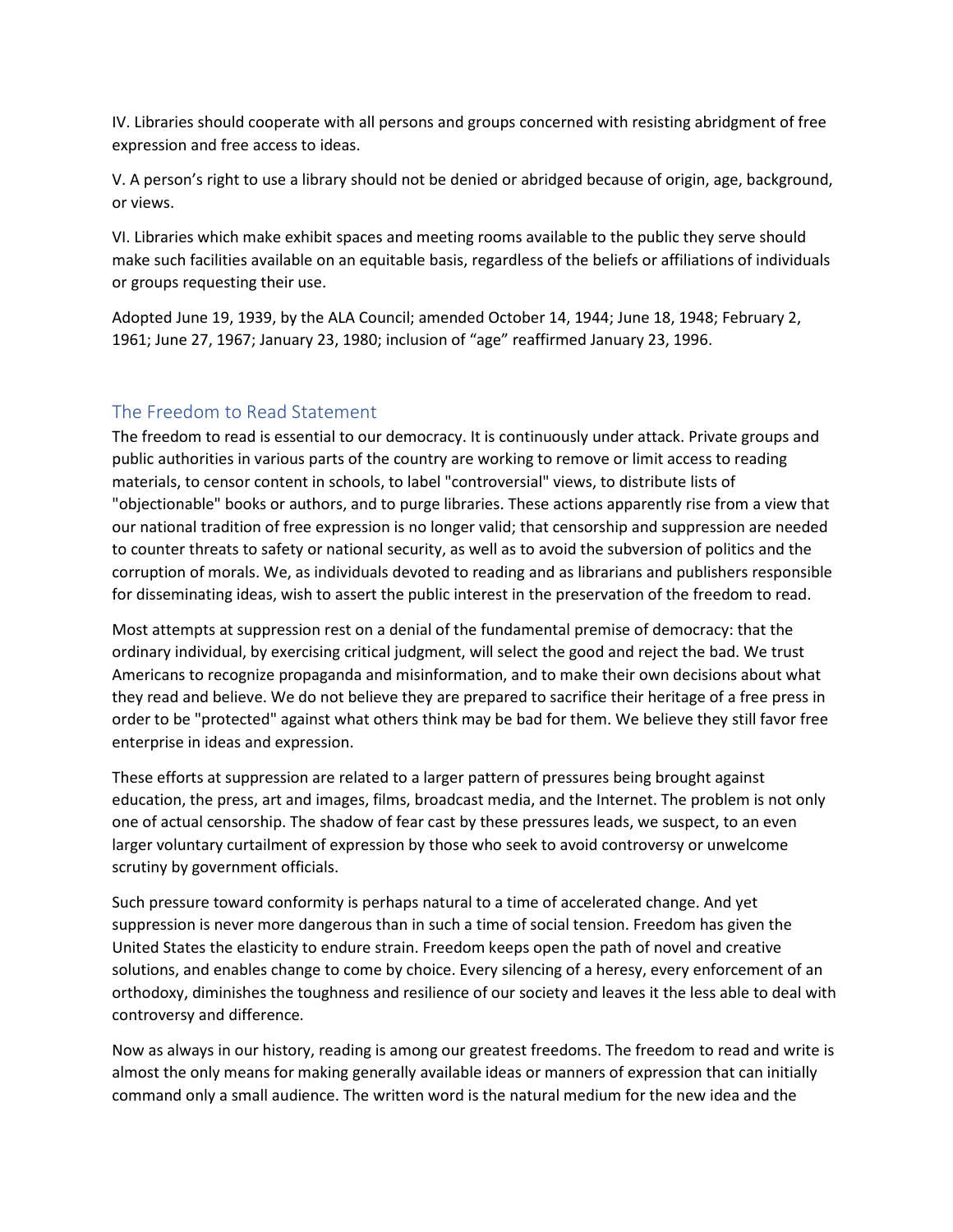untried voice from which come the original contributions to social growth. It is essential to the extended discussion that serious thought requires, and to the accumulation of knowledge and ideas into organized collections.

We believe that free communication is essential to the preservation of a free society and a creative culture. We believe that these pressures toward conformity present the danger of limiting the range and variety of inquiry and expression on which our democracy and our culture depend. We believe that every American community must jealously guard the freedom to publish and to circulate, in order to preserve its own freedom to read. We believe that publishers and librarians have a profound responsibility to give validity to that freedom to read by making it possible for the readers to choose freely from a variety of offerings.

The freedom to read is guaranteed by the Constitution. Those with faith in free people will stand firm on these constitutional guarantees of essential rights and will exercise the responsibilities that accompany these rights.

#### **We therefore affirm these propositions:**

It is in the public interest for publishers and librarians to make available the widest diversity of views and expressions, including those that are unorthodox, unpopular, or considered dangerous by the majority.

Creative thought is by definition new, and what is new is different. The bearer of every new thought is a rebel until that idea is refined and tested. Totalitarian systems attempt to maintain themselves in power by the ruthless suppression of any concept that challenges the established orthodoxy. The power of a democratic system to adapt to change is vastly strengthened by the freedom of its citizens to choose widely from among conflicting opinions offered freely to them. To stifle every nonconformist idea at birth would mark the end of the democratic process. Furthermore, only through the constant activity of weighing and selecting can the democratic mind attain the strength demanded by times like these. We need to know not only what we believe but why we believe it.

Publishers, librarians, and booksellers do not need to endorse every idea or presentation they make available. It would conflict with the public interest for them to establish their own political, moral, or aesthetic views as a standard for determining what should be published or circulated.

Publishers and librarians serve the educational process by helping to make available knowledge and ideas required for the growth of the mind and the increase of learning. They do not foster education by imposing as mentors the patterns of their own thought. The people should have the freedom to read and consider a broader range of ideas than those that may be held by any single librarian or publisher or government or church. It is wrong that what one can read should be confined to what another thinks proper.

It is contrary to the public interest for publishers or librarians to bar access to writings on the basis of the personal history or political affiliations of the author.

No art or literature can flourish if it is to be measured by the political views or private lives of its creators. No society of free people can flourish that draws up lists of writers to whom it will not listen, whatever they may have to say.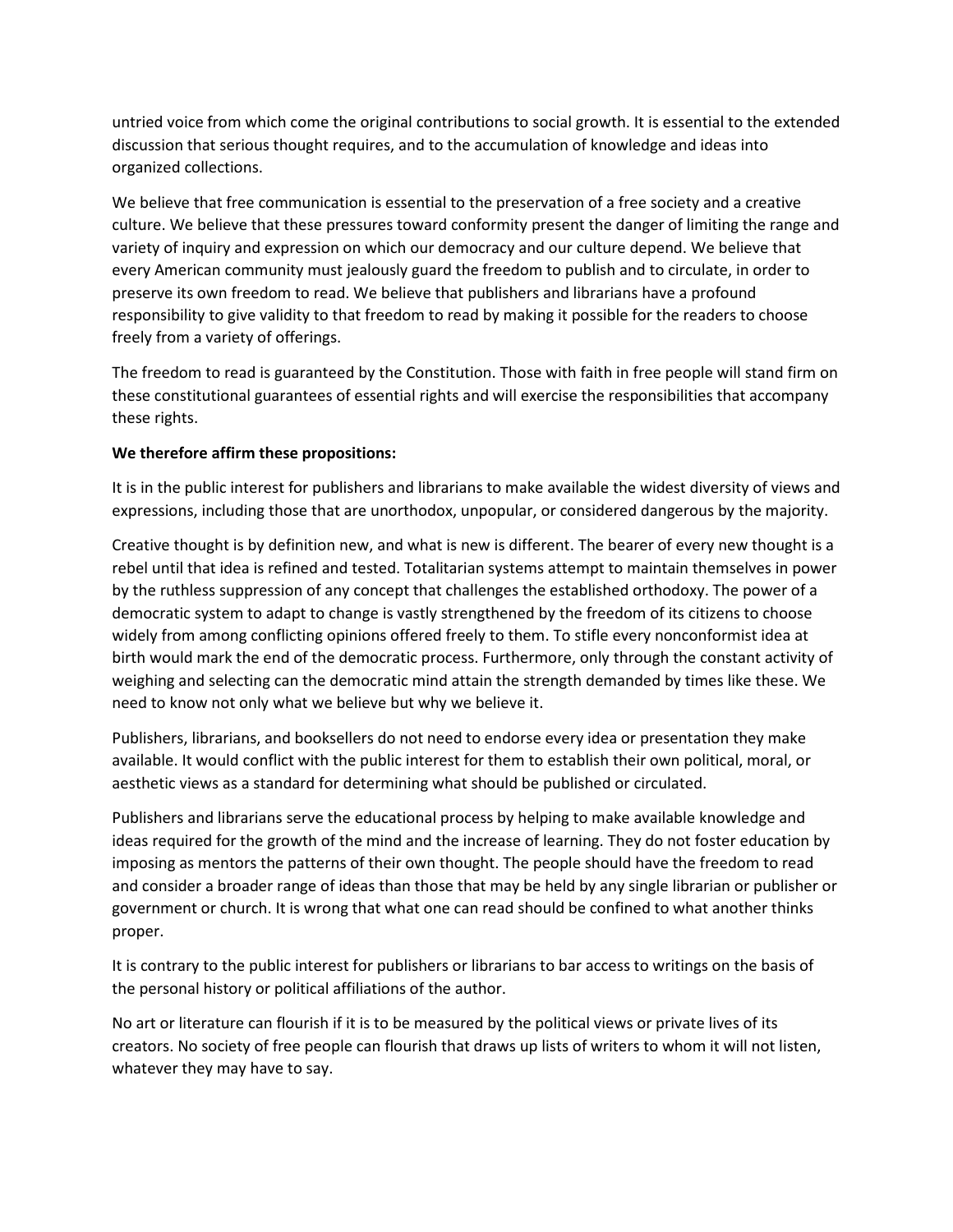There is no place in our society for efforts to coerce the taste of others, to confine adults to the reading matter deemed suitable for adolescents, or to inhibit the efforts of writers to achieve artistic expression.

To some, much of modern expression is shocking. But is not much of life itself shocking? We cut off literature at the source if we prevent writers from dealing with the stuff of life. Parents and teachers have a responsibility to prepare the young to meet the diversity of experiences in life to which they will be exposed, as they have a responsibility to help them learn to think critically for themselves. These are affirmative responsibilities, not to be discharged simply by preventing them from reading works for which they are not yet prepared. In these matters values differ, and values cannot be legislated; nor can machinery be devised that will suit the demands of one group without limiting the freedom of others.

It is not in the public interest to force a reader to accept the prejudgment of a label characterizing any expression or its author as subversive or dangerous.

The ideal of labeling presupposes the existence of individuals or groups with wisdom to determine by authority what is good or bad for others. It presupposes that individuals must be directed in making up their minds about the ideas they examine. But Americans do not need others to do their thinking for them.

It is the responsibility of publishers and librarians, as guardians of the people's freedom to read, to contest encroachments upon that freedom by individuals or groups seeking to impose their own standards or tastes upon the community at large; and by the government whenever it seeks to reduce or deny public access to public information.

It is inevitable in the give and take of the democratic process that the political, the moral, or the aesthetic concepts of an individual or group will occasionally collide with those of another individual or group. In a free society individuals are free to determine for themselves what they wish to read, and each group is free to determine what it will recommend to its freely associated members. But no group has the right to take the law into its own hands, and to impose its own concept of politics or morality upon other members of a democratic society. Freedom is no freedom if it is accorded only to the accepted and the inoffensive. Further, democratic societies are more safe, free, and creative when the free flow of public information is not restricted by governmental prerogative or self-censorship.

It is the responsibility of publishers and librarians to give full meaning to the freedom to read by providing books that enrich the quality and diversity of thought and expression. By the exercise of this affirmative responsibility, they can demonstrate that the answer to a "bad" book is a good one, the answer to a "bad" idea is a good one.

The freedom to read is of little consequence when the reader cannot obtain matter fit for that reader's purpose. What is needed is not only the absence of restraint, but the positive provision of opportunity for the people to read the best that has been thought and said. Books are the major channel by which the intellectual inheritance is handed down, and the principal means of its testing and growth. The defense of the freedom to read requires of all publishers and librarians the utmost of their faculties, and deserves of all Americans the fullest of their support.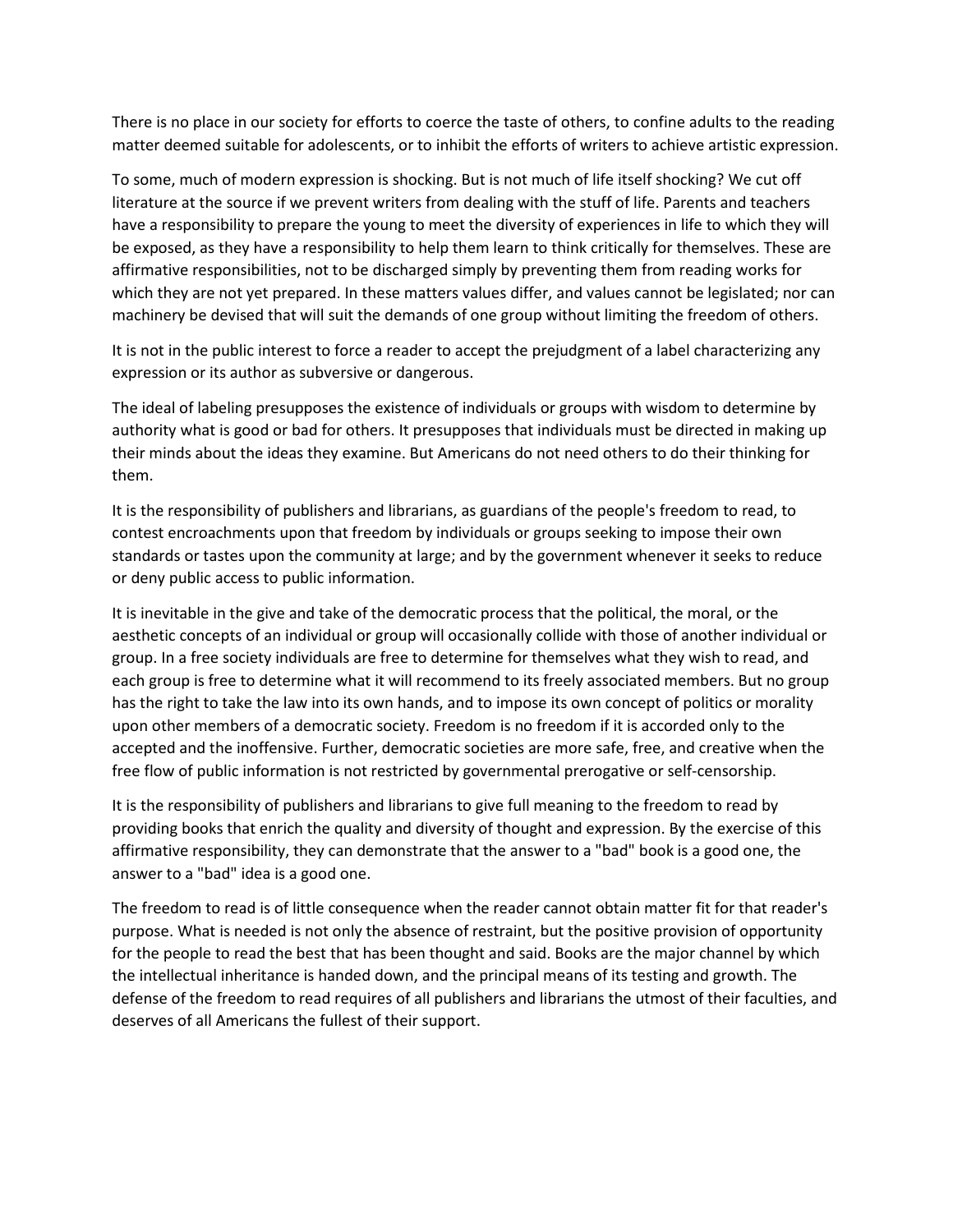We state these propositions neither lightly nor as easy generalizations. We here stake out a lofty claim for the value of the written word. We do so because we believe that it is possessed of enormous variety and usefulness, worthy of cherishing and keeping free. We realize that the application of these propositions may mean the dissemination of ideas and manners of expression that are repugnant to many persons. We do not state these propositions in the comfortable belief that what people read is unimportant. We believe rather that what people read is deeply important; that ideas can be dangerous; but that the suppression of ideas is fatal to a democratic society. Freedom itself is a dangerous way of life, but it is ours.

This statement was originally issued in May of 1953 by the Westchester Conference of the American Library Association and the American Book Publishers Council, which in 1970 consolidated with the American Educational Publishers Institute to become the Association of American Publishers.

Adopted June 25, 1953, by the ALA Council and the AAP Freedom to Read Committee; amended January 28, 1972; January 16, 1991; July 12, 2000; June 30, 2004.

#### Freedom to View Statement

The FREEDOM TO VIEW, along with the freedom to speak, to hear, and to read, is protected by the First Amendment to the Constitution of the United States. In a free society, there is no place for censorship of any medium of expression. Therefore these principles are affirmed:

1. To provide the broadest access to film, video, and other audiovisual materials because they are a means for the communication of ideas. Liberty of circulation is essential to insure the constitutional guarantees of freedom of expression.

2. To protect the confidentiality of all individuals and institutions using film, video, and other audiovisual materials.

3. To provide film, video, and other audiovisual materials which represent a diversity of views and expression. Selection of a work does not constitute or imply agreement with or approval of the content.

4. To provide a diversity of viewpoints without the constraint of labeling or prejudging film, video, or other audiovisual materials on the basis of the moral, religious, or political beliefs of the producer or filmmaker or on the basis of controversial content.

5. To contest vigorously, by all lawful means, every encroachment upon the public's freedom to view.

This statement was originally drafted by the Freedom to View Committee of the American Film and Video Association (formerly the Educational Film Library Association) and was adopted by the AFVA Board of Directors in February 1979. This statement was updated and approved by the AFVA Board of Directors in 1989.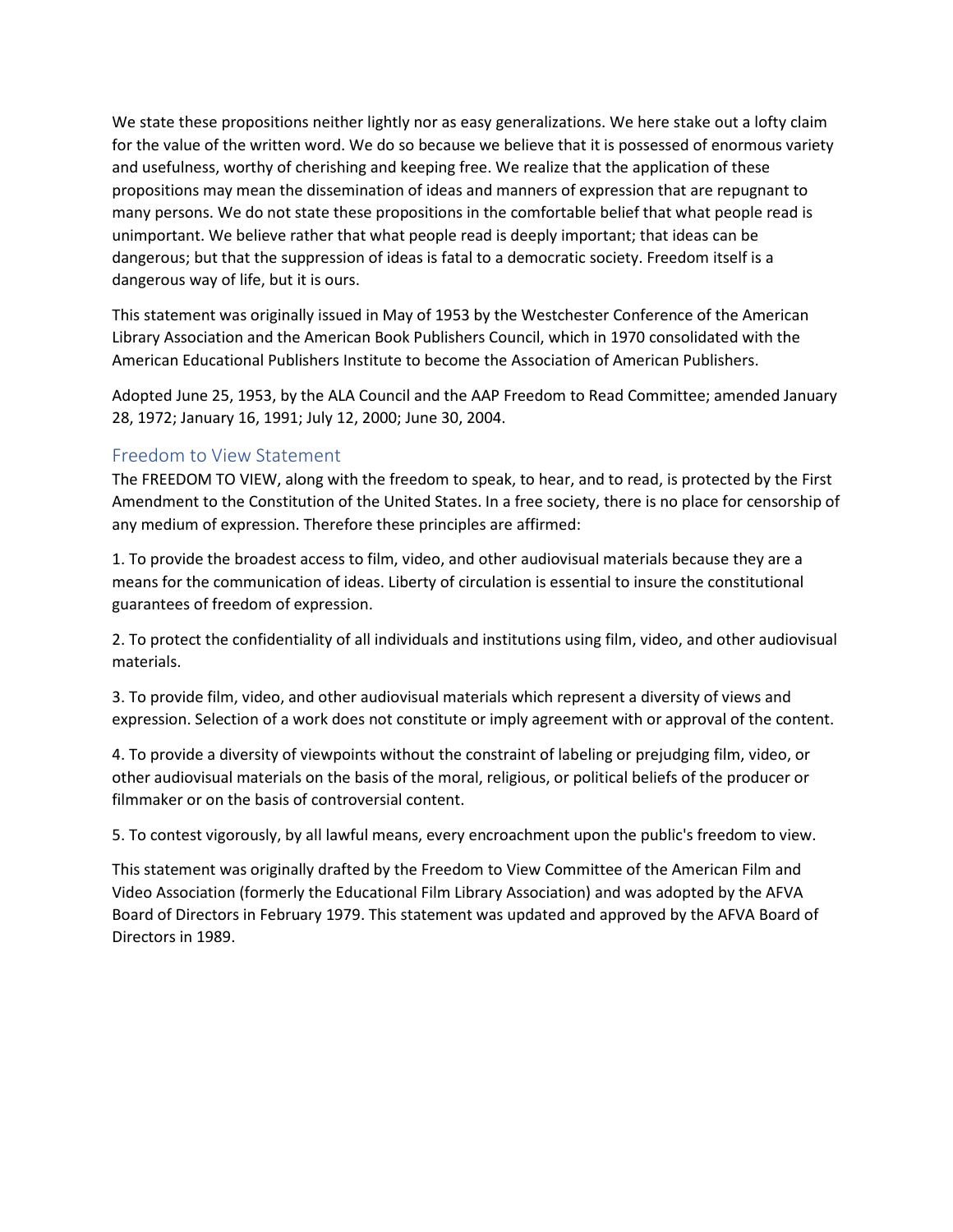#### Hawarden Public Library

#### Material Reconsideration Form

The library board of Hawarden Public Library has delegated the responsibility for evaluation of library materials to the director of the library. If a verbal complaint, the director will discuss the item with the person making the complaint. If further discussion is needed, then the director will consult with any other staff that might be required to handle the problem. The director will notify the patron of the reached decision. If the patron would like to pursue the matter, then a formal written complaint is needed to bring to the board.

Please return this form to the Library Director.

| 1. Resource on which you are commenting:                                                 |  |
|------------------------------------------------------------------------------------------|--|
| _____ Book _____ Textbook _____ Video _____ Display _____ Magazine _____ Library Program |  |
| ____ Audio Recording ____ Newspaper ____ Electronic information/network (please specify) |  |
| _____ Other __________________________________                                           |  |
|                                                                                          |  |
|                                                                                          |  |
|                                                                                          |  |

2.What brought this resource to your attention?